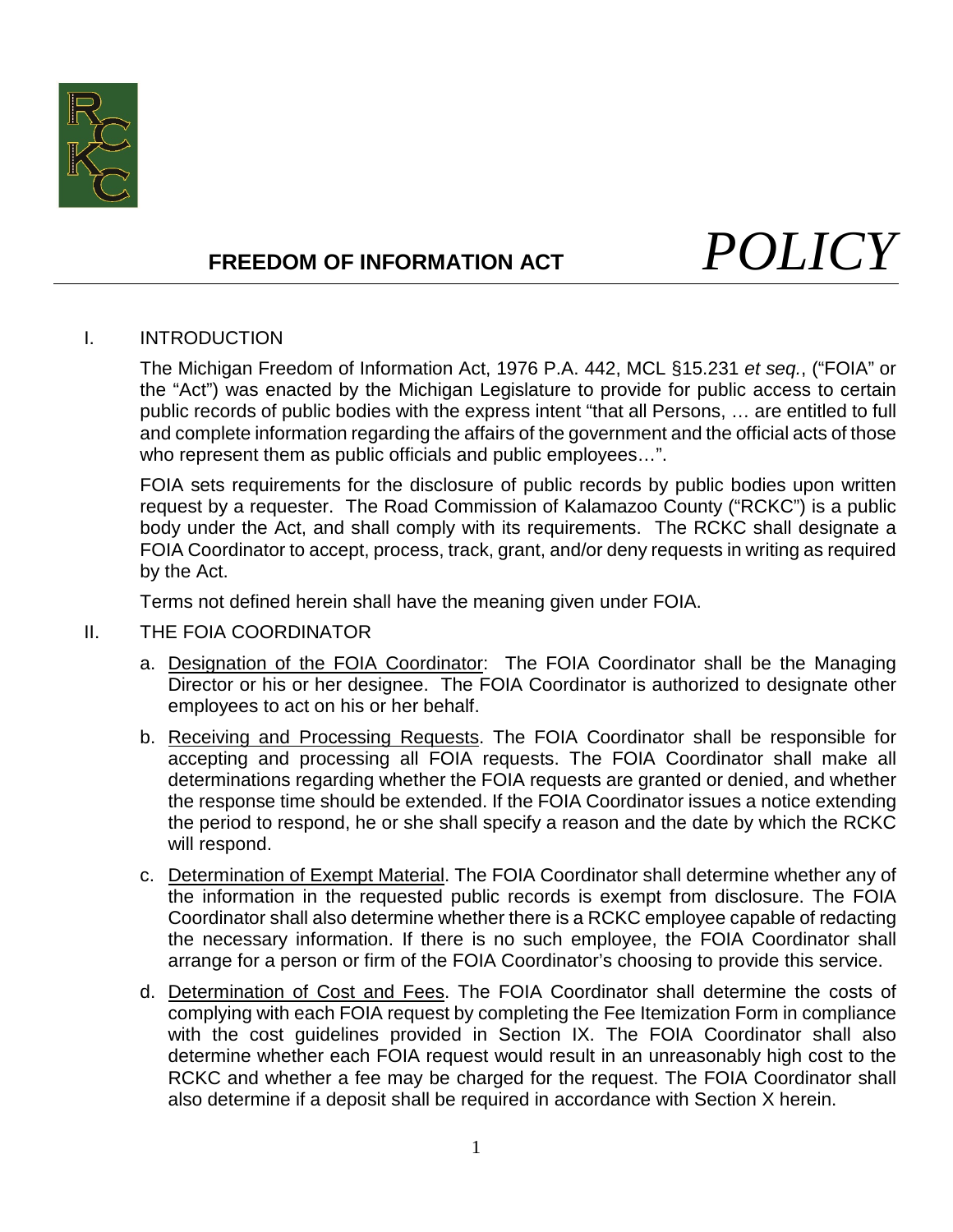- e. Revising Forms. The FOIA Coordinator is authorized to make reasonable revisions to and create necessary forms to implement these Procedures and Guidelines and administer the FOIA Program.
- f. Compliance. All actions taken by the FOIA Coordinator or his or her designee under this section shall be consistent with the requirements of FOIA and these Procedures and Guidelines.

# III. RIGHT TO INSPECT, COPY, OR RECEIVE PUBLIC RECORD

A requester has a right to inspect, copy, or receive copies of requested public records. If a person requests to inspect public records without having the public records duplicated, the following shall apply:

- a. The requester shall make an appointment with the FOIA Coordinator, who shall provide the requester a reasonable opportunity for inspection and examination of the public records during usual business hours. If requester arrives without an appointment the FOIA Coordinator shall endeavor to accommodate the public records inspection when possible.
- b. The RCKC shall make reasonable accommodations to a person requesting the opportunity to inspect public records, but at all times shall protect public records from loss, unauthorized alteration, mutilation, or destruction, and shall also prevent the excessive and unreasonable interference with the discharge of its functions. To this extent, any person requesting to inspect the public records shall be under the direct supervision of the FOIA Coordinator or his or her designee at all times.
- c. If the requested public records contain exempt information, the FOIA Coordinator will make copies for inspection with the exempt material redacted.

# IV. PROCEDURES AND GUIDELINES

- a. Procedures and Guidelines Available at No Cost. The RCKC will keep copies of this FOIA Policy/Procedures and Guidelines, including a written public summary, available at its public office and will provide a copy, at no cost, to any person requesting the Procedures and Guidelines.
- b. Maintaining Procedures and Guidelines on Website. The RCKC shall post and maintain these Procedures and Guidelines on its website.
- c. Responses to Written Requests. A copy of these Procedures and Guidelines, including a written public summary, shall be included with all responses. If the Procedures and Guidelines are maintained on the RCKC's website, a link to the documents may be provided in lieu of providing paper copies.

# V. WRITTEN REQUESTS

- a. Submit in Writing. All requests for public records must be submitted in writing to the FOIA Coordinator. The writing may be submitted by mail, fax, electronic mail, or other electronic transmission. Requests for public records should be as specific as possible and must describe the public record sufficiently to enable the RCKC to find the public record.
- b. Subscription. A Person may subscribe to future issuances of public records that are created, issued, or disseminated on a regular basis. A subscription shall remain valid for up to six (6) months, at the request of the subscriber, and shall be renewable.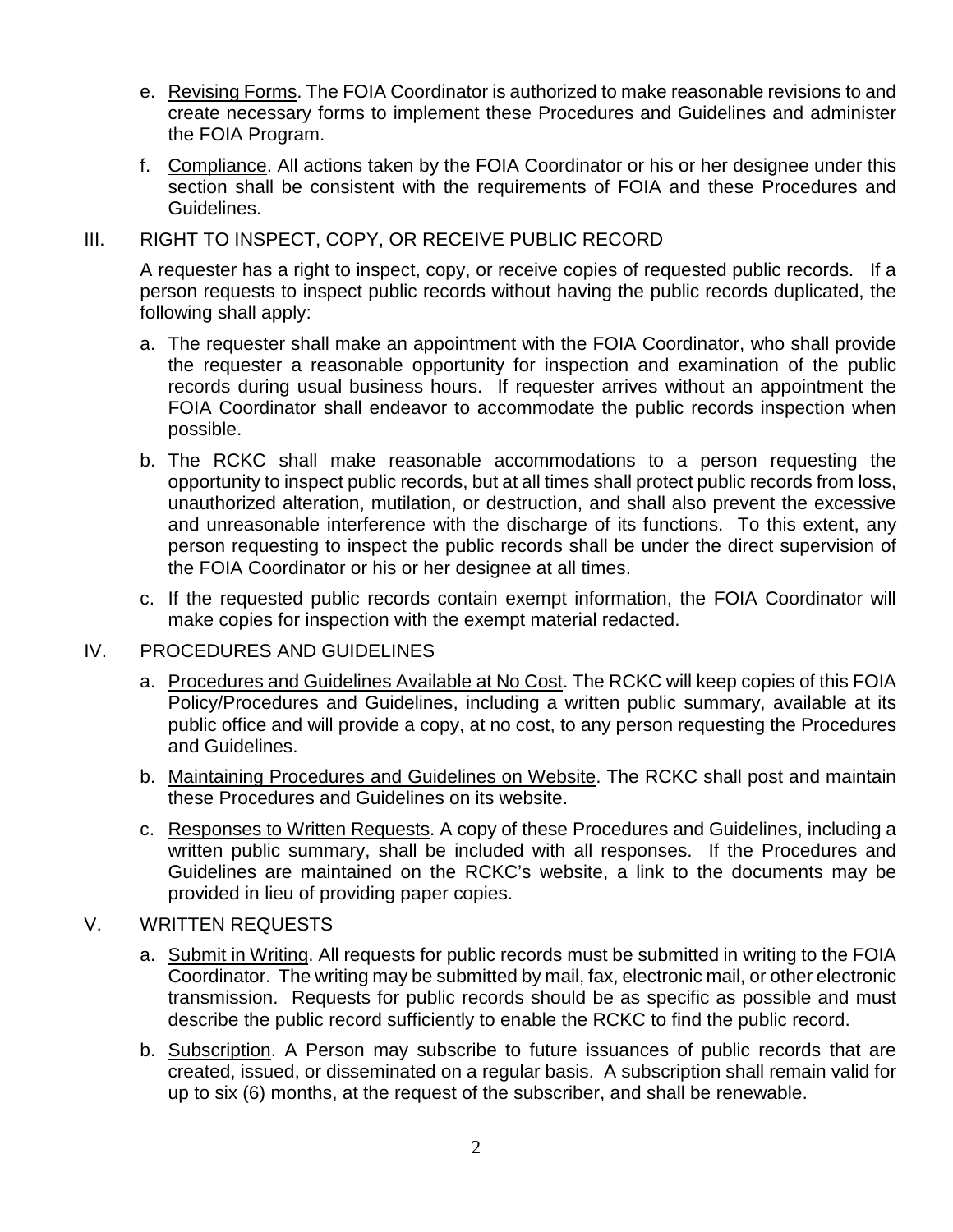- c. Record Retention. The FOIA Coordinator will retain a copy of all written requests for public records for no less than 1 year.
- VI. TIME TO RESPOND
	- a. When a Request is Considered Received. Requests submitted by mail are considered received on the day they arrive at the RCKC. A request made by fax, electronic mail, or other electronic transmission is not considered received until 1 business day after the electronic transmission is made.
	- b. Response within Five Business Days; Extension. Unless otherwise agreed to in writing by the requester, the RCKC shall respond to the request within five (5) business days after receipt. However, the RCKC may issue a notice extending the time to respond for not more than ten (10) business days, which shall include the reason for the extension and the date by which the RCKC will respond. The RCKC shall not issue more than one (1) notice of extension for a particular request.

# VII. FORM OF RESPONSE

- a. Within five (5) business days after the RCKC receives a request, the FOIA Coordinator shall respond to the request by:
	- i. Granting the request;
	- ii. Issuing a written notice denying the request;
	- iii. Granting the request in part and issuing a written notice denying the request in part; or
	- iv. Issuing a notice extending the time to respond by ten (10) business days.
- b. Failure to respond to a request shall only constitute a final determination to deny the request if:
	- i. Failure was willful and intentional; OR
	- ii. Written request included language requesting information within first 250 words of body of request or the envelope or subject line of the email, letter, or fax included the following words, characters or abbreviations, or recognizable misspellings: "Freedom of Information", "Information", "FOIA", "Copy".
- c. Denial of Request. To the extent a request, or any portion thereof, is denied, the written response shall be signed by the FOIA Coordinator and shall contain all of the following:
	- i. An explanation of the basis for denial under FOIA or another statute, if that is the reason for denying the request;
	- ii. A certificate that the public record does not exist under the name given or by another name reasonably known, if that is the reason or denying the request;
	- iii. A description of a public record or information on a public record that is separated or deleted, if such separation or deletion is so made;
	- iv. A full explanation of the requestor's right to appeal to the Managing Director or to seek judicial review of the denial; and
	- v. Notice of the right to receive attorney's fees and damages if the court determines the RCKC has not complied.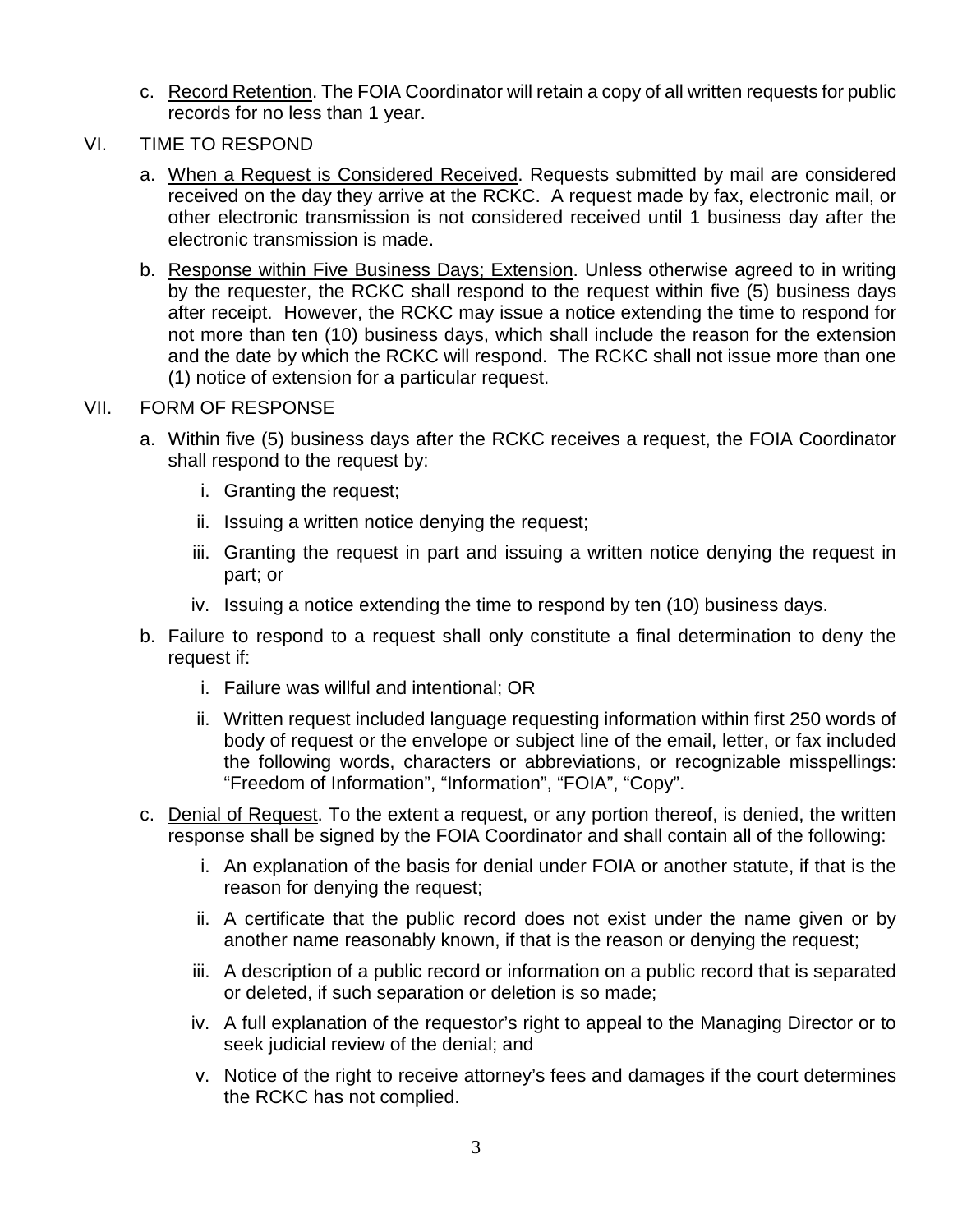# VIII. EXEMPTIONS and PROTECTION OF CONFIDENTIAL INFORMATION

- a. Exempt Material Policy. In order to protect individuals from an invasion of privacy, to ensure there is no interference with the safety of the public, and to ensure the safe and efficient operations of the RCKC, it is the policy of the RCKC to exempt from disclosure all information that may be exempted in accordance with FOIA.
- b. Mandatory Exemptions. The RCKC must exempt information that, if released, would prevent the RCKC from complying with the Family Educational Rights and Privacy Act of 1974, 20 USC 1232g.
- IX. COSTS

It shall be the policy of the RCKC to recover all costs associated with responding to FOIA requests to the extent permitted by FOIA. The RCKC hereby establishes the following fee schedule and rules relating to the collection of fees in connection with the processing and fulfillment of FOIA requests:

- a. Cost Components Associated With Requests Resulting In Unreasonably High Costs. The FOIA Coordinator may only charge a fee for the costs involved with searching for, locating and examining a public record, and the deletion and separation of exempt from nonexempt information when it results in unreasonably high costs to the RCKC. In determining what is an unreasonably high cost to the RCKC the FOIA Coordinator shall consider each request on a case-by-case basis to determine how the nature of the particular request differs from the usual request received by the RCKC. If the request would result in a cost that is unreasonably high relative to the requests the RCKC usually receives, the RCKC may charge for completing the request. *See Bloch v Davison Community Schools*, 2011 WL 1564645 (Mich Ct App). The FOIA Coordinator shall also consider the following factors to determine whether the cost is unreasonably high:
	- 1. Volume of public records requested;
	- 2. The estimated hours of labor required to complete the request;
	- 3. The complexity of searching for, examining, and reviewing, a public record, and the deletion and separation of exempt from non-exempt information;
	- 4. The need to search for, examine, and review public records from different departments, commissions, boards, or committees for the RCKC;
	- 5. The available staffing for responding to the request; and
	- 6. Any other similar factors designated by the FOIA coordinator.
	- i. Labor Costs Search, Location, and Examination of Records. The labor costs of searching for, locating, and examining public records.
		- 1. This cost shall not exceed the hourly wage plus a fringe benefit multiplier of 50% of the hourly wage (but not to exceed the actual fringe benefit costs) of the lowest-paid employee capable of performing these tasks, regardless of whether that employee is available or who actually performs these tasks.
		- 2. This fee shall be charged in increments of 15 minutes or more. All partial time increments must be rounded down.
		- 3. Overtime wages shall not be included unless overtime is specifically stipulated by the requester.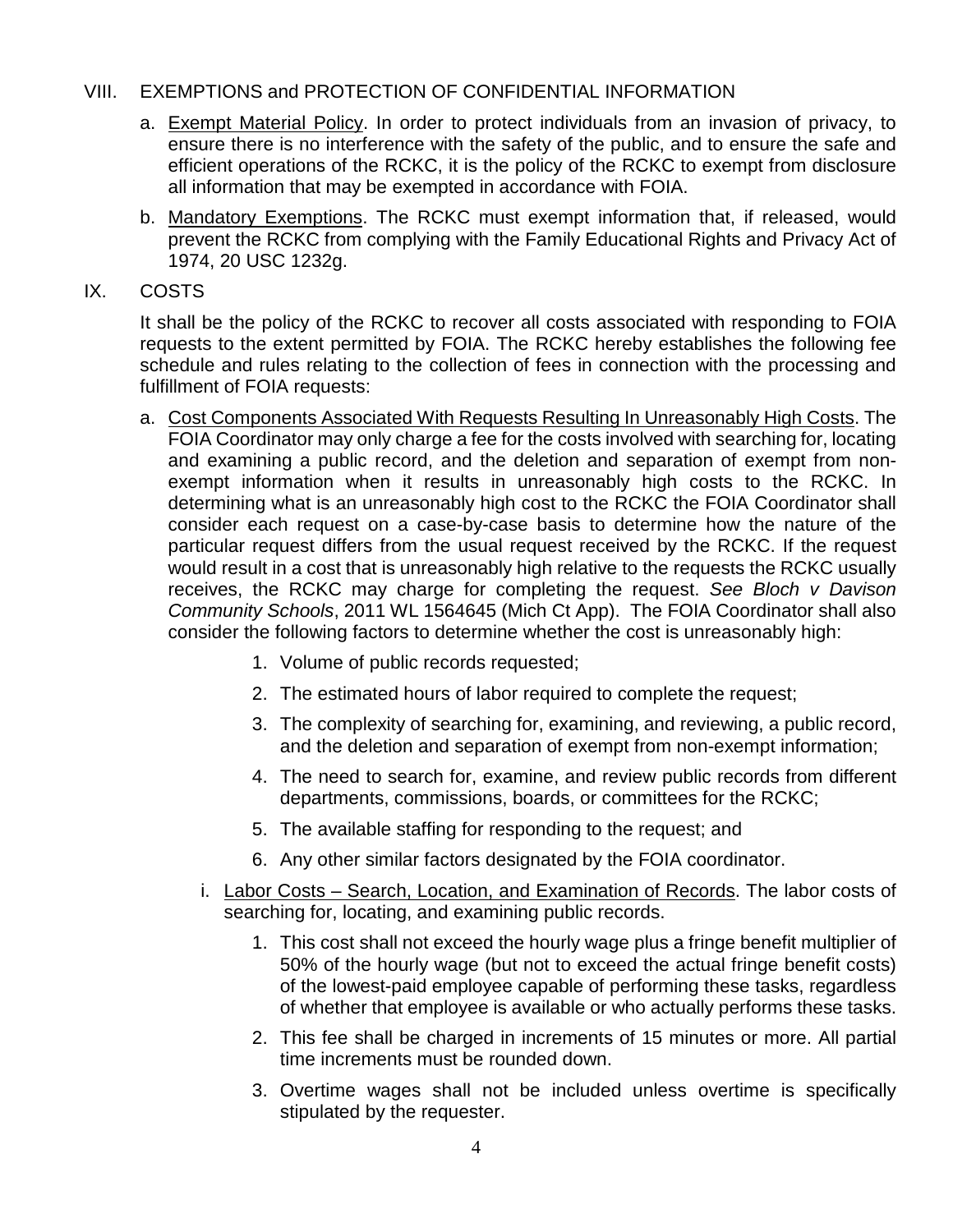- ii. Labor Costs Redacting Records. The labor costs directly associated with separating and deleting exempt information from non-exempt information.
	- 1. Performed by RCKC Employee. If this task is performed by an employee, the cost shall not exceed the hourly wage plus a fringe benefit multiplier of 50% of the hourly wage (but not to exceed the actual fringe benefit costs) of the lowest-paid employee capable of performing these tasks in the particular instance, regardless of whether that person is available or who actually performs the tasks.
	- 2. Contracted Labor. If the RCKC does not employ a person capable of separating and deleting exempt from non-exempt information in the particular instance as determined by the FOIA Coordinator on a case-bycase basis, it may treat necessary contracted labor costs in the same manner as employee labor costs, if it clearly notes the name of the contracted person or firm on the Fee Itemization Form. The total labor costs under this subsection for contracted labor shall not exceed an amount equal to six (6) times the state minimum hourly wage.
	- 3. Labor costs shall be estimated and charged in increments of 15 minutes or more. All partial time increments must be rounded down.
	- 4. Overtime wages for employees shall not be included unless overtime is specifically stipulated by the requester.
	- 5. The RCKC shall not charge for the costs of redaction if it knows or has reason to know that it previously redacted the public record and the redacted version is still in the RCKC's possession.
- b. Cost Components Applicable to All FOIA Requests. The RCKC will charge for the actual cost of processing and fulfilling a FOIA request. The fee charged by the RCKC shall not exceed the sum of the following components:
	- i. Non-paper Physical Media.
		- 1. Non-paper physical media may be used in lieu of paper copies, and the requester may stipulate that the public records be provided on non-paper physical media, electronically mailed, or otherwise electronically provided in lieu of paper copies.
		- 2. If the RCKC provides the public records on non-paper physical media, the RCKC shall charge the actual and most reasonably economical cost of the computer discs, computer tapes, or other digital or similar media.
		- 3. If the RCKC does not have the technological capability necessary to provide the requested record on non-paper physical media, this subsection does not apply.
		- 4. In order to ensure the integrity and security of the RCKC's technological infrastructure, the RCKC will procure any requested non-paper physical media and will not accept non-paper physical media from the requestor.
	- ii. Paper Copies. The actual total incremental cost of necessary duplication or publication, not including labor.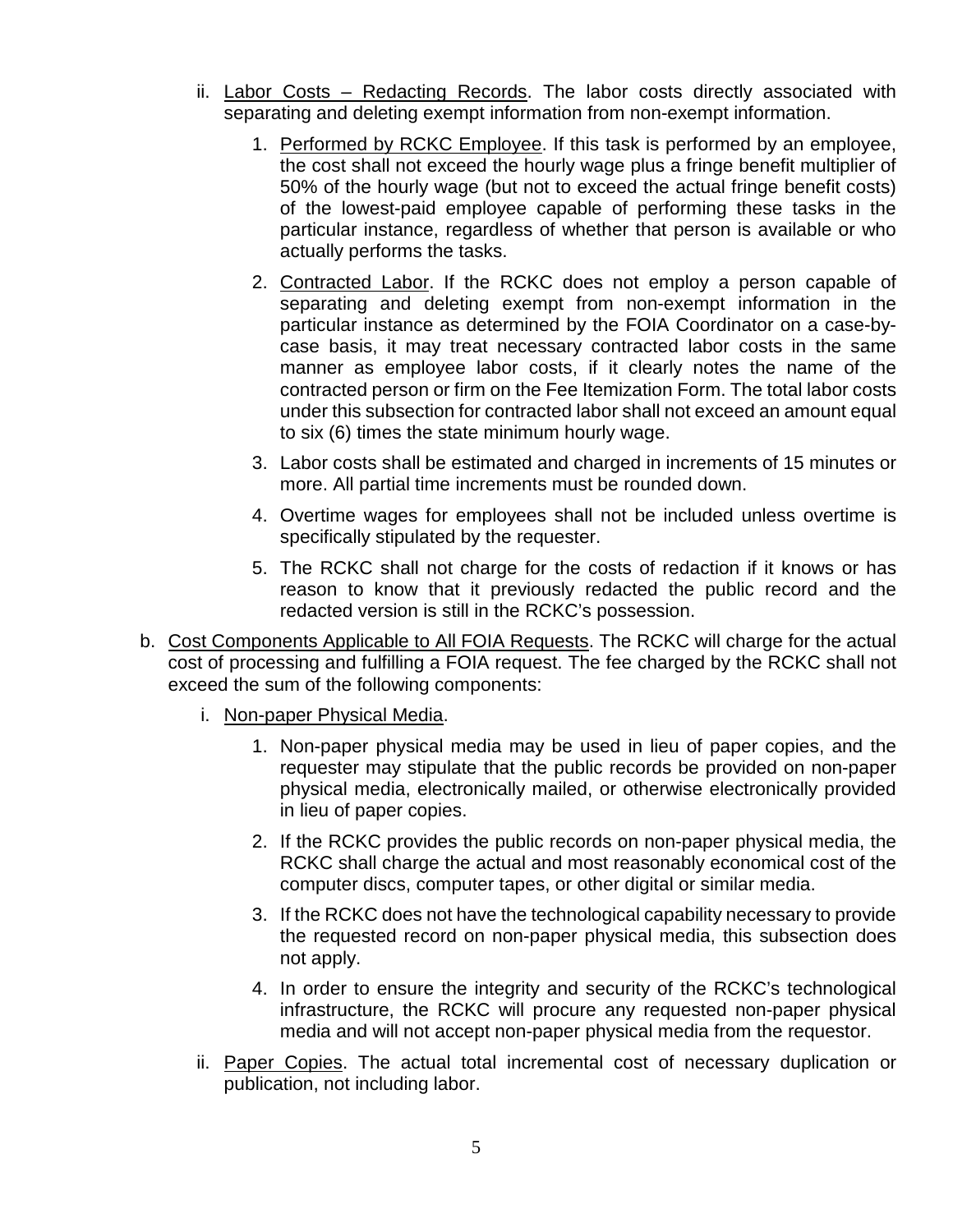- 1. The total cost per sheet of paper and the number of sheets used shall be itemized.
- 2. The fee shall not exceed \$0.10 per sheet of paper for copies made on 8  $\frac{1}{2}$ by 11-inch paper or 8 ½ by 14 inch paper.
- 3. The fee for other sized paper shall be charged at the actual total incremental cost.
- 4. The RCKC shall utilize the most economical means available for making copies of public records, including using double-sided printing, if cost saving and available.
- iii. Labor Costs Duplication or Publication of Public records. The cost of labor associated with duplication or publication of the public records, including making paper copies, making digital copies, or transferring digital public records to be given to the requestor on non-paper physical media through the internet or other electronic means as stipulated by the requestor.
	- 1. This cost shall not exceed the hourly wage plus a fringe benefit multiplier of 50% of the hourly wage (but not to exceed the actual fringe benefit costs) of the lowest-paid employee capable of performing these tasks, regardless of whether that person is available or who actually performs these tasks.
	- 2. This fee shall be charged in increments of 1 (one) minute. All partial time increments must be rounded down.
	- 3. Overtime wages shall not be included unless overtime is specifically stipulated by the requester.
- iv. Mailing. The actual cost of mailing the public records in a reasonably economical and justifiable manner.
	- 1. Expedited shipping or insurance costs shall not be included unless specifically stipulated by the requester.
	- 2. The RCKC may charge for the least expensive form of postal delivery confirmation.
- c. Public Records May Be Provided Without Charge or at Reduced Cost. A search for public records may be conducted or copies of public records may be furnished without charge or at a reduced charge if the FOIA Coordinator determines that a waiver or reduction of the fee is in the public interest because searching for or furnishing copies of the public records can be considered as primarily benefiting the general public.
- d. Fee Waiver. A public record search shall be made and a copy of the public record shall be furnished without charge for the first \$20.00 of the fee for each request made that satisfies either of the following:
	- i. Indigence.
		- 1. An individual who is entitled to information under FOIA and who submits an affidavit stating the individual is not requesting the information in conjunction with any outside parties who are offering the individual payment or other compensation for making the request, and: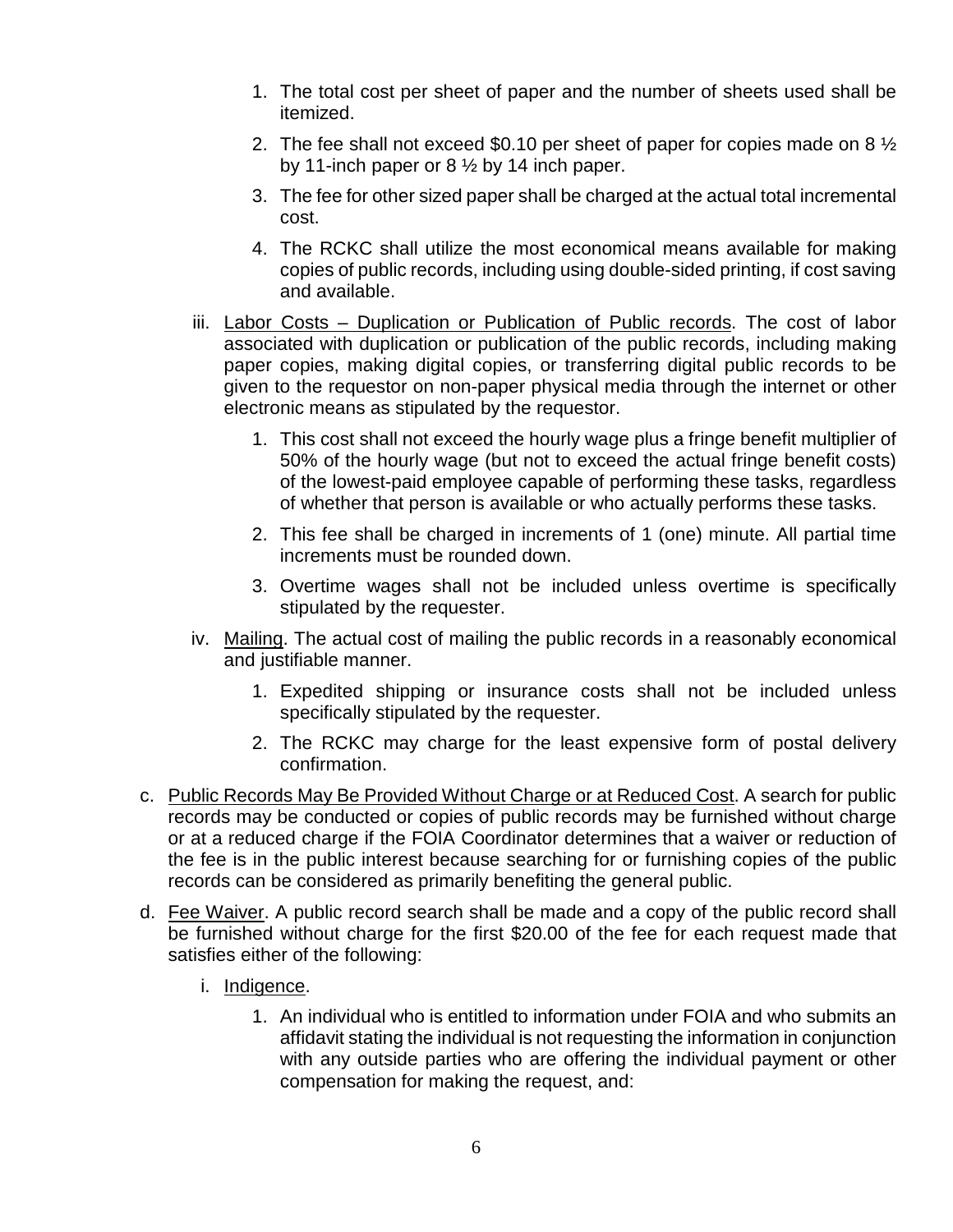- A. Certifying the individual is indigent and receiving public assistance; OR
- B. Stating facts showing inability to pay the cost because of indigency.
- 2. If the requestor is eligible for this discount, it shall be noted on the Fee Itemization Form.
- 3. If the requestor is ineligible for the discount, the RCKC shall inform the requester specifically of the reason for ineligibility in the RCKC's written response. A requester is ineligible if the individual has previously received discounted copies of public records based on indigency from the RCKC twice during that calendar year.
- ii. Non-Profit Organization. A nonprofit organization formally designated by the state to carry out activities under Subtitle C of the Developmental Disabilities Assistance and Bill of Rights Act of 2000, Public Law 106-402, and the Protection and Advocacy for Individuals with Mental Illness Act, Public Law 99-319, or their successors, if the request:
	- 1. Is made directly on behalf of the organization or its clients;
	- 2. Is made for a reason wholly consistent with the mission and provisions of the above referenced statutes; AND
	- 3. Is accompanied by documentation of its designation by the State.
	- 4. If the requestor is eligible for this discount, it shall be noted on the Fee Itemization Form.
- e. Fee Reduction for Untimely Responses. For each day the RCKC exceeds the five business day response requirement, the RCKC will reduce the labor costs charged by 5% per day up to a maximum 50% reduction, if:
	- i. The late response was willful and intentional; OR
	- ii. Written request included language requesting information within first 250 words of body of request or the envelope or subject line of the email, letter, or fax included the following words, characters or abbreviations, or recognizable misspellings: "Freedom of Information", "Information", "FOIA", "Copy".
- f. Statutorily Determined Cost of Records. If a statute expressly provides for the sale of or fee for providing the requested public records the statute shall govern the cost and in such case the fees and costs provided herein, to the extent they conflict with the statute, shall not apply.
- X. DEPOSIT
	- a. Good Faith Deposit. If the FOIA Coordinator estimates that the costs associated with responding to a specific FOIA request will exceed \$50.00, the FOIA Coordinator may request a good faith deposit, not to exceed fifty-percent (50%) of the total cost, prior to compiling the public records.
		- i. The response requesting the deposit must include a non-binding best efforts estimate regarding the time it will take to comply with the request, and a detailed estimate of cost for complying with the request using the Fee Itemization Form.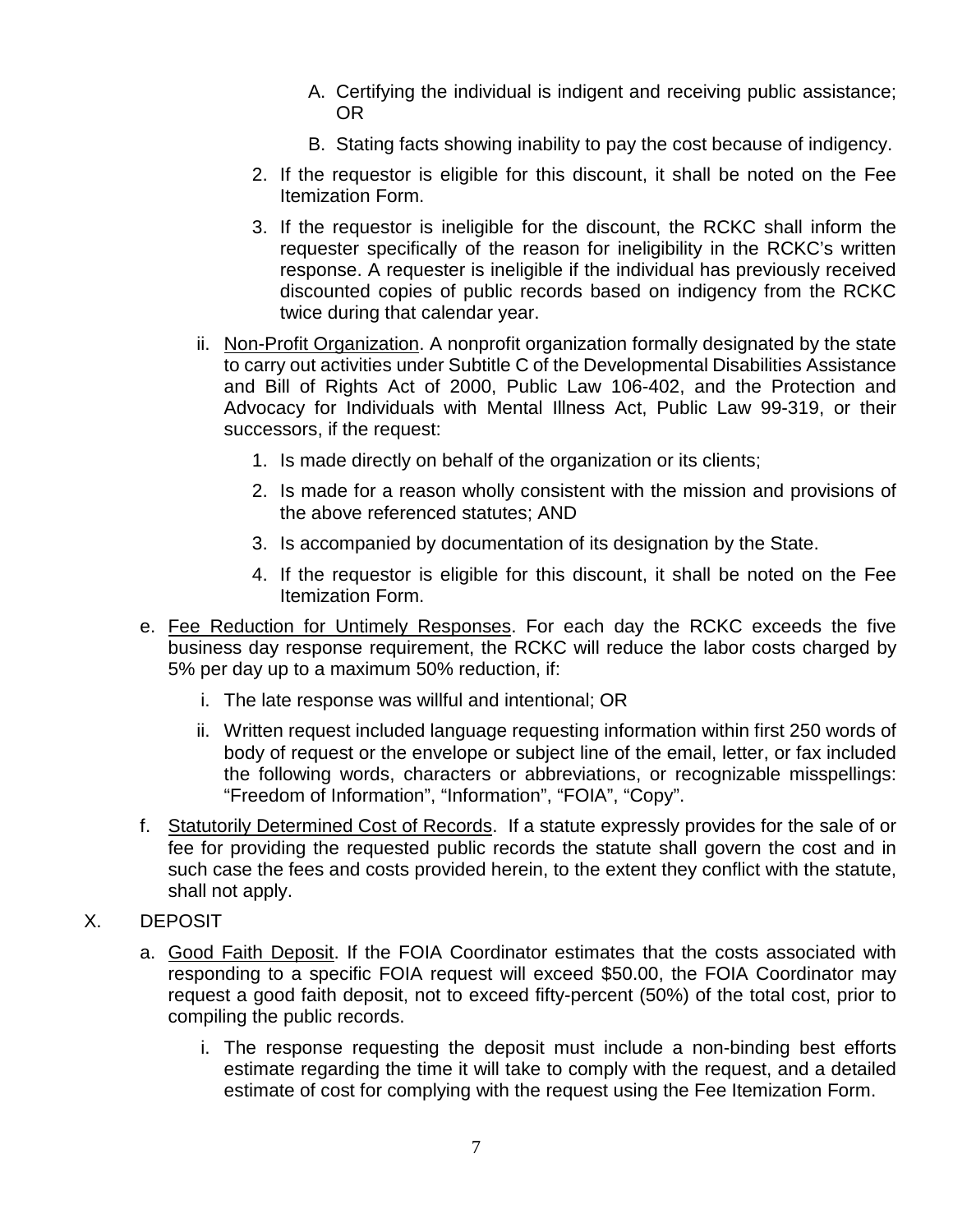- b. Deposit Due to Unpaid Balance. If a requester has not paid in full for a previously completed request, the FOIA Coordinator may take the following actions:
	- i. Require a deposit of up to 100% of the estimated fee before it begins a full search for an subsequent request from the requester if:
		- 1. The final fee for the prior request was not more than 105% of the estimated fee;
		- 2. Records made available contained the information being sought in the prior written request and are still in RCKC's possession;
		- 3. Public records were made available to the requester subject to payment within the time frame estimate;
		- 4. 90 days have passed since notifying the requester the records were available;
		- 5. Requester is unable to show proof of prior payment to RCKC; AND
		- 6. RCKC provides a detailed itemization calculating the cost of the current request.
	- ii. The FOIA Coordinator shall no longer require a deposit under this subsection if:
		- 1. Individual can show proof of prior payment in full;
		- 2. RCKC is subsequently paid in full; or
		- 3. Three hundred sixty-five (365) days have passed since the written request for which full payment was not remitted.
- c. Best Efforts Time Estimate. All responses requiring a deposit shall also include a best efforts estimate of the time it will take to comply with the request. This estimate is not binding, but shall be provided in good faith.

# XI. FEE ITEMIZATION FORM

a. Itemization. All fees, charges, fee waivers, fee reductions, and deposit requests must be individually itemized using the attached Fee Itemization Form.

# XII. PUBLIC RECORDS AVAILABLE ON WEBSITE

- a. Written Requests for Public Records Available on Website. There will be no charge for records which are available on the RCKC's website if the FOIA Coordinator knows or has reason to know they are available on the website. Instead, the FOIA Coordinator will notify the requester in writing that all or a portion of the requested public records are available on the website. This notification will also provide the specific webpage address, to the degree practicable, of these public records and will include a detailed itemization of the estimated cost (using the Fee Itemization Form) to the requester if that person chooses to have the documents provided in another format, such as paper format or non-paper physical media.
	- i. If, after receiving the above referenced written notification and itemization, the requester requests the documents to be provided in another format, the requester shall be charged for the cost of providing these documents, which cost shall include the actual cost of fringe benefits of the lowest paid employee capable of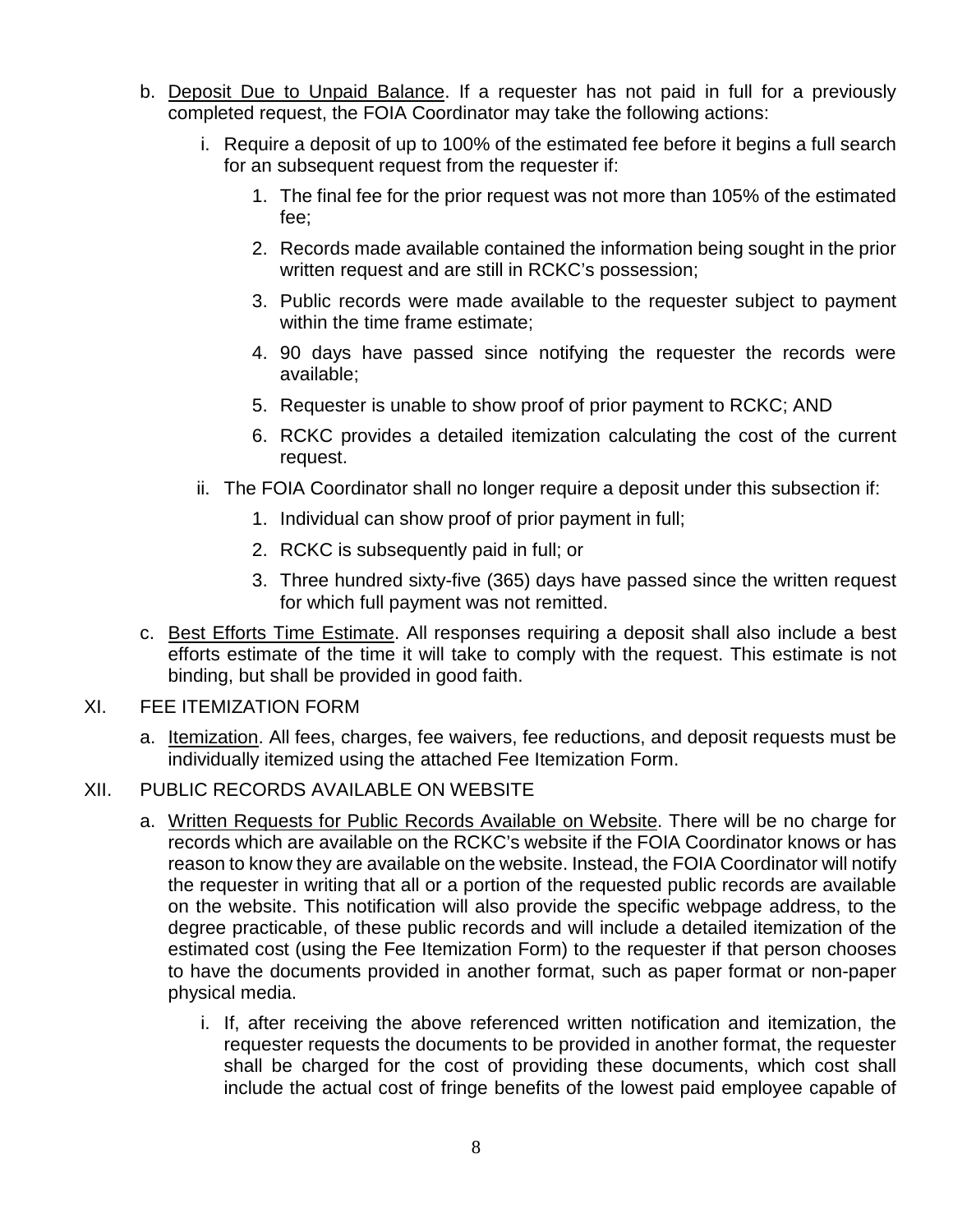providing the requested public records and shall not be subject to the 50% multiplier limitation.

- b. Verbal Requests for Information Available on Website. Any verbal request for information that the RCKC employee knows or has reason to know is available on the website shall be responded to where practicable by informing the requester about the website address.
- XIII. APPEALS
	- a. Appealing a Denial of Public Records.
		- i. If the RCKC makes a final determination to deny all or a portion of a request, the requester may:
			- 1. Submit a written appeal to the Managing Director specifically stating the word "appeal" and the reasons for reversal; OR
			- 2. File a civil action in circuit court to compel disclosure. This action must be filed within 180 days after the RCKC's final determination to deny the request.
		- ii. If the requester appeals to the Managing Director within ten (10) business days after receiving a written appeal, the Managing Director shall do one of the following:
			- 1. Reverse the denial;
			- 2. Issue a written notice to the requester upholding the disclosure denial;
			- 3. Reverse the denial in part and issue a written notice to the requester upholding the denial in part; OR
			- 4. If either of the following apply, issue a notice extending for up to 10 business days, the period during which the Managing Director shall respond to the written appeal:
				- A. The need to search for, collect, or appropriately examine or review a voluminous amount of separate and distinct public records pursuant to a single request; or
				- B. The need to collect the requested public records from numerous field offices, facilities, or other establishments which are located apart from the particular office receiving or processing the request.
		- iii. Within 180 days after receiving a final determination from the Managing Director, the requester may commence a civil action.
	- b. Appealing an Excessive Fee.
		- i. If the RCKC requires a fee that exceeds the amount permitted, the requester may:
			- 1. Submit to the Managing Director a written appeal for a fee reduction that specifically states the word "appeal" and identifies how the fee exceeds the amount permitted; OR
			- 2. Commence civil action. This action must be filed within 45 days after notice of the fee is received, or determination of an appeal to the Managing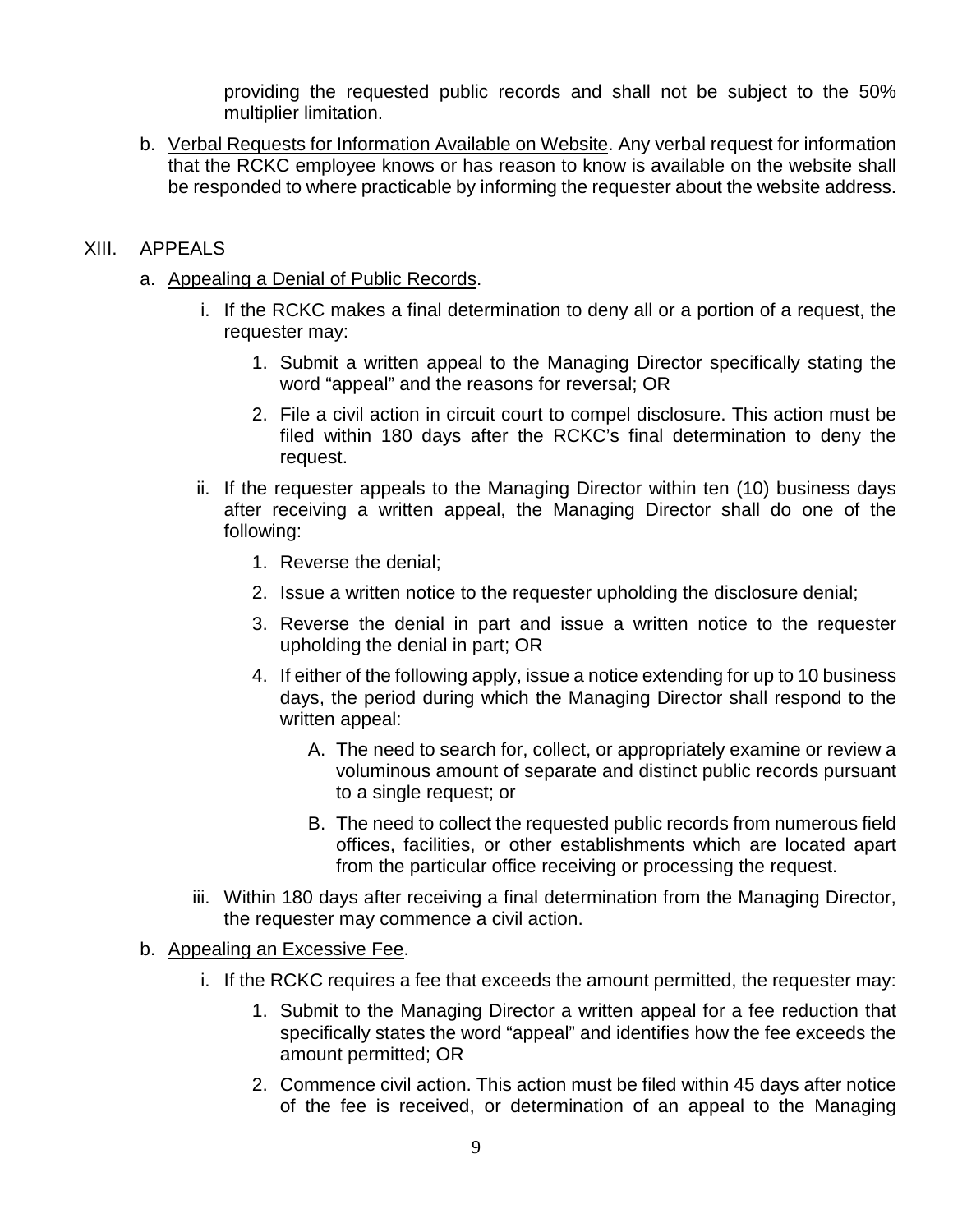Director is received. If a civil action is commenced, the RCKC will not complete the request until the action is resolved. Such action shall not be filed unless:

- A. The Managing Director failed to respond to the written appeal; OR
- B. The Managing Director issued a determination to a written appeal.
- ii. If the requester submits an appeal to the Managing Director, within ten (10) business days of receiving the written appeal, the RCKC shall do one of the following:
	- 1. Waive the fee;
	- 2. Reduce the fee and issue a written determination indicating the specific basis supporting the remaining fee, with a certification from the Managing Director that the statements are accurate and the fee amount complies with these publicly available procedures and guidelines;
	- 3. Uphold the fee and issue a written determination indicating the specific basis that supports the fee with a certification from the Managing Director that the statements are accurate and the fee amount complies with publicly available procedures and guidelines; OR
	- 4. Issue notice extending for up to ten (10) days the period during which the Managing Director must respond to the written appeal. The notice must detail why the extension is necessary, and the RCKC may only issue one (1) notice of extension.
- iii. Within 45 days after receiving a final determination from the Managing Director, the requester may commence a civil action.

Adopted: 2/21/95 Amended: 12/16/14 Amended: 06/16/15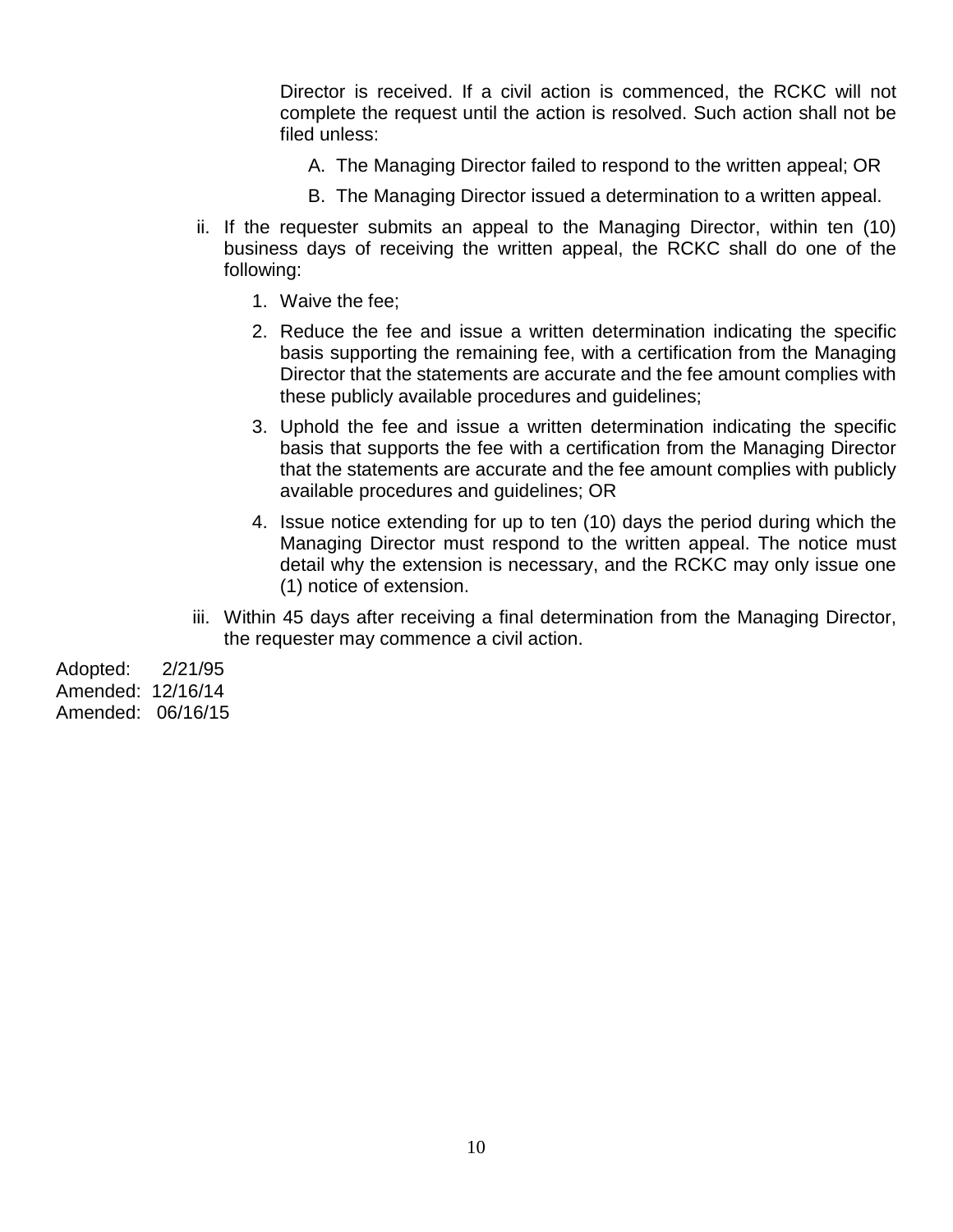

# **ROAD COMMISSION OF KALAMAZOO COUNTY WRITTEN PUBLIC SUMMARY OF FREEDOM OF INFORMATION ACT (FOIA) PROCEDURES AND GUIDELINES**

Consistent with the requirements of the Michigan Freedom of Information Act, Act 442, Public Acts of Michigan, 1976, as amended ("FOIA"), the following is the Written Public Summary of the Road Commission of Kalamazoo County ("RCKC") FOIA Procedures and Guidelines. This document is meant to provide a summary of the FOIA procedures, but all persons submitting a request for public records are encouraged to review the full Procedures and Guidelines. If you have any questions about submitting a request or the FOIA process, please contact the FOIA Coordinator a[t](mailto:info@kalamazoocountyroads.com) [info@kalamazoocountyroads.com.](mailto:info@kalamazoocountyroads.com)

# 1. **How do I submit a FOIA request to the RCKC?**

- a. Requests to inspect or obtain copies of public records prepared, owned, used, possessed or retained by the RCKC must be submitted in writing.
- b. A request must sufficiently describe a public record so as to enable the RCKC to find it.
- c. No specific form to submit a written request is required. However, a FOIA Request form for your use and convenience is available on the RCKC's website [at www.kalamazoocountyroads.com.](http://www.kalamazoocountyroads.com/)
- d. Written requests can be made by delivery to any RCKC office in person or by mail, and should be addressed to the attention of the FOIA Coordinator.
- e. Requests can also be made by fax to (269) 381-1760.
- f. A request may also be submitted by e-mail t[o](mailto:info@kalamazoocountyroads.com) [info@kalamazoocountyroads.com.](mailto:info@kalamazoocountyroads.com) To ensure a prompt response, e-mail requests should contain the term "FOIA" or "FOIA Request" in the subject line.

*Note: If you are serving a sentence of imprisonment in a local, state or federal correctional facility you are not entitled to submit a request for a public record.*

# 2. **When and how will the RCKC respond to my request?**

- a. Within 5 business days of receipt of a FOIA request the RCKC will issue a response. If a request is received by facsimile or e-mail the request is deemed to have been received on the following business day.
- b. The RCKC will respond to your request in one of the following ways:
	- i. Grant the request- This means the RCKC will make the requested public records available for inspection or will provide copies of the requested public records.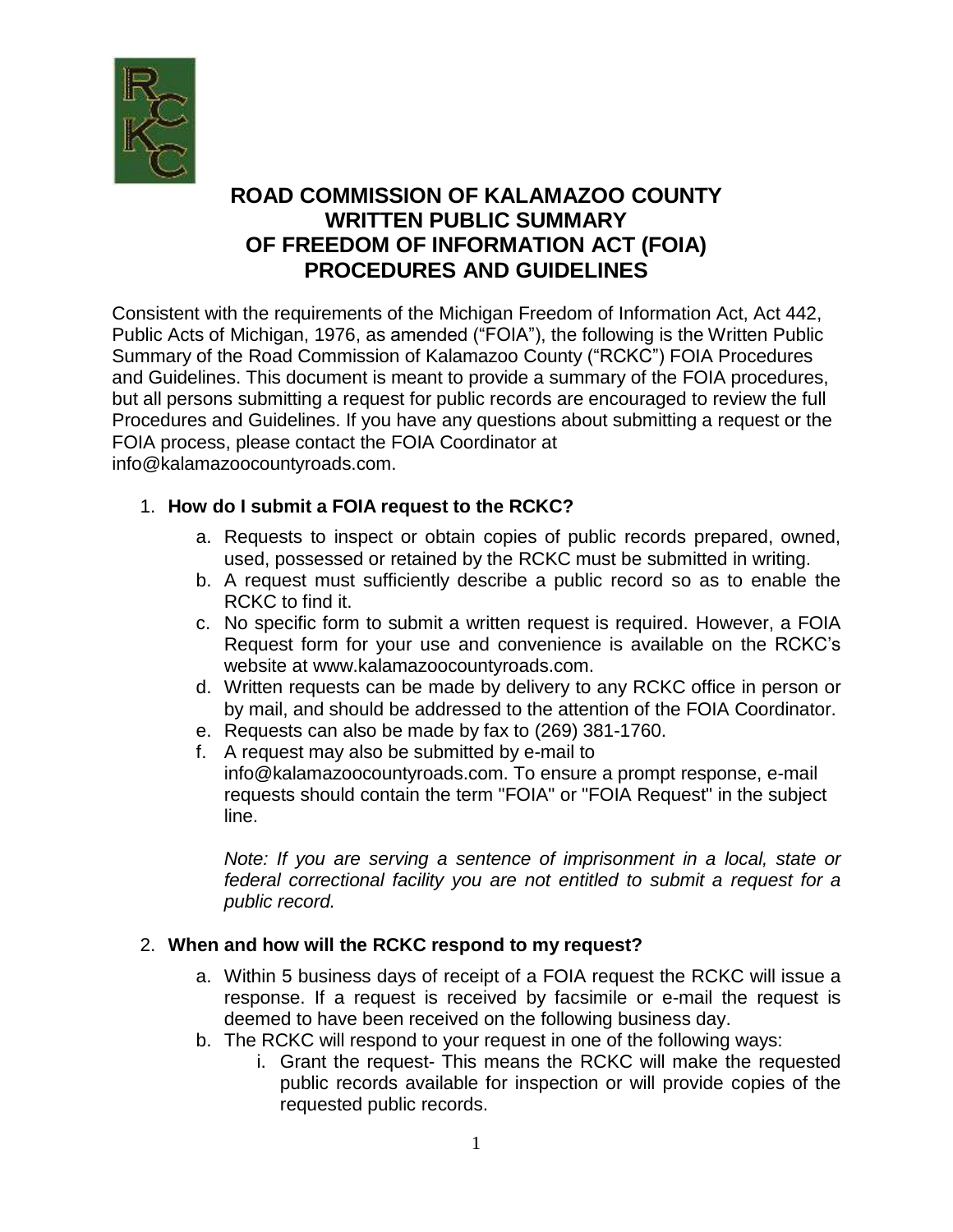- ii. Issue a written notice denying the request- This notice will contain an explanation as to why the RCKC has denied the request. A request will be denied if the information requested is exempt from disclosure under FOIA or another statute, or if the requested public record does not exist.
- iii. Grant the request in part and issue a written notice denying in part the request- If some of the requested public record is exempt from disclosure, the RCKC will make the non-exempt portions of the public record available for inspection or will provide copies.
- iv. Issue a notice indicating that due to the nature of the request the RCKC needs an additional 10 business days to respond. The RCKC may issue one 10 day extension.
- v. Issue a written notice indicating that the public record requested is available at no charge on the RCKC's website. If the requested public records are posted on the RCKC's website, the RCKC will provide with reasonable specificity the location of these public records.
- c. If the request is granted, or granted in part, the RCKC will ask that payment be made for the allowable fees associated with responding to the request before the public record is made available. If the cost of processing the request is expected to exceed \$50, or if you have not paid for a previously granted request, the RCKC will require a deposit before processing the request.

# 3. **What are the RCKC's deposit requirements?**

- a. If the RCKC has made a good faith calculation that the total fee for processing the request exceeds \$50.00, the RCKC will require that you provide a deposit in the amount of 50% of the total estimated fee. When the RCKC requests the deposit it will provide you a non-binding best efforts estimate of how long it will take to complete your request following receipt by the RCKC of your deposit.
- b. If you have not paid the RCKC for copies of public records made in fulfillment of a previously granted written request, the RCKC will require a deposit of 100% of the estimated processing fee before it begins to search for the public record for any subsequent written request when certain conditions exist.

# 4. **How does the RCKC calculate the fee for completing a FOIA request?**

- a. There are six fee components the RCKC will charge for, and which are provided in more detail in the FOIA Policy/Procedures and Guidelines and the Fee Itemization Form:
	- i. Labor costs for searching for, locating, and examining public records;
		- 1. Cost will be charged in 15 minute increments with all partial time rounded down.
		- 2. Cost will be the hourly wage of the lowest-paid employee capable of performing the tasks, regardless of who actually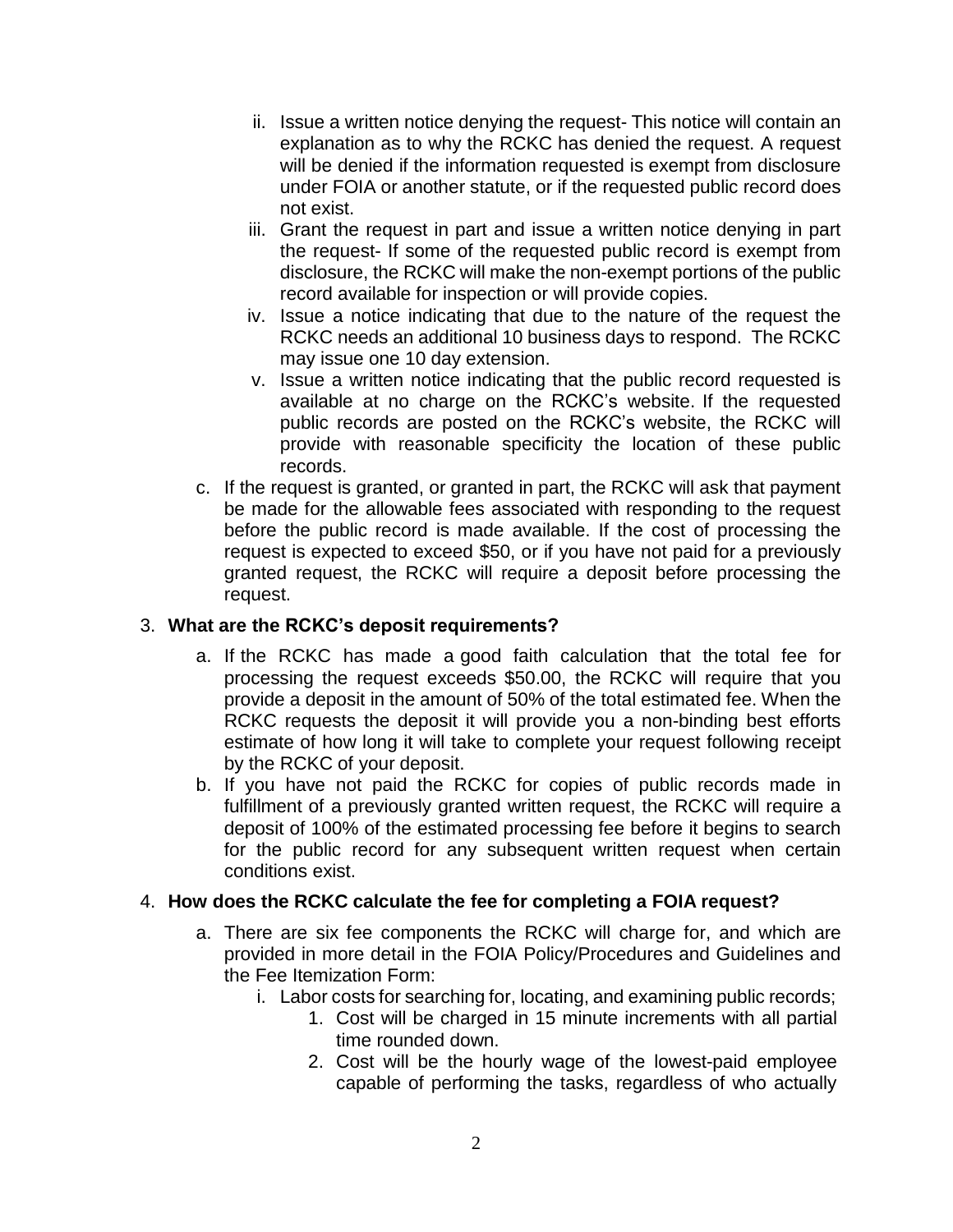performs the task, and will also include a charge to cover or partially cover the cost of fringe benefits.

- ii. Labor costs for redacting public records;
	- 1. Cost will be charged in 15 minute increments with all partial time rounded down.
	- 2. Cost will be the hourly wage of the lowest-paid employee capable of performing the tasks, regardless of who actually performs the task, and will also include a charge to cover or partially cover the cost of fringe benefits.
	- 3. If the FOIA Coordinator determines there is no employee capable of redacting the exempt information, the FOIA Coordinator may contract for the labor and treat the contracted labor costs in the same manner as employee labor costs, but the hourly rate charged may not exceed six times the State's minimum hourly wage rate.
- iii. Copies provided on non-paper physical media;
	- 1. The fee charged will be the actual and most reasonably economical cost of the non-paper physical media, such as computer discs, computer tapes, or other digital or similar media.
- iv. Copies provided on paper;
	- 1. The RCKC will charge \$0.10 per sheet of paper for copies made on  $8\frac{1}{2}$  by 11-inch or  $8\frac{1}{2}$  by 14-inch paper.
	- 2. The fee for all other sized paper will be the actual and total incremental cost.
- v. Labor costs for duplication or publication of the public records;
	- 1. Cost will be charged in 1 minute increments with all partial time rounded down.
	- 2. Cost will be the hourly wage of the lowest-paid employee capable of performing the tasks, regardless of who actually performs the task, and will also include a charge to cover or partially cover the cost of fringe benefits.
- vi. Mailing the public records.
	- 1. The fee charged shall be the actual cost of mailing the public records in a reasonably economical and justifiable manner.
	- 2. The RCKC may charge for the least expensive form of postal delivery confirmation.
- b. The portion of the labor costs related to searching for, locating and examining a public record, and deleting and separating exempt from nonexempt information will only be charged if the cost to the RCKC is unreasonably high. The RCKC will determine whether completing a FOIA request results in an unreasonably high cost on a case-by-case basis, based on the nature of the particular request.

# 5. **How do I challenge the denial of a public record?**

a. If your FOIA request was denied in whole or in part and you believe this denial was improper, you may file an appeal with the Managing Director.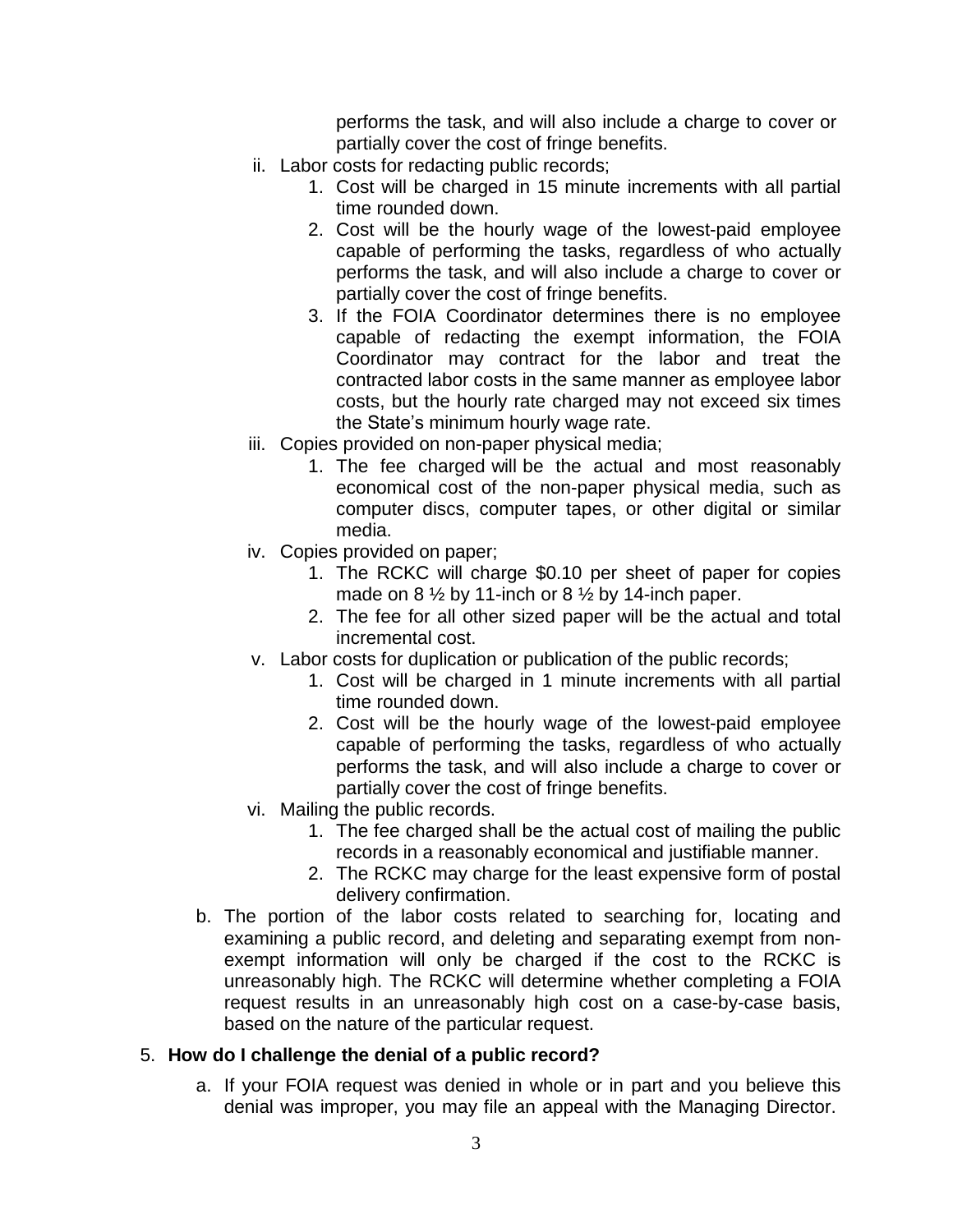The appeal must be in writing, must specifically include the word "appeal" and must identify the reason or reasons you believe the denial was improper.

- b. Within 10 business days of receiving the appeal, the Managing Director will respond in writing to do one of the following:
	- i. Reverse the denial;
	- ii. Issue a written notice upholding the denial;
	- iii. Reverse the denial in part and issue a written notice to uphold the denial in part; or
	- iv. Issue a notice extending the response period for up to 10 business days.
- c. Within 180 days after receiving a final determination from the Managing Director or the RCKC has failed to respond, you may commence a civil action.

# 6. **How do I challenge an excessive fee?**

- a. If you are charged a fee that you believe exceeds the amount permitted under FOIA and the Procedures and Guidelines, you may submit a written appeal for a fee reduction to the Managing Director. This written appeal must include the word "appeal" and identify how the fee exceeds the amount permitted. The RCKC will respond within 10 business days of receiving the appeal and shall do one of the following:
	- i. Waive the fee;
	- ii. Reduce the fee and issue a written determination of the specific basis supporting the remaining fee, with a certification from the Managing Director that the statements are accurate and the fee amount complies with the Procedures and Guidelines and FOIA;
	- iii. Uphold the fee and issue a written determination indicating the specific basis supporting the fee, with a certification from the Managing Director that the statements are accurate and the fee amount complies with the Procedures and Guidelines and FOIA; or
	- iv. Issue notice extending the response period for up to 10 business days and detailing why the extension is necessary.
- b. Within 45 days after a determination of an appeal to the Managing Director is received or the RCKC has failed to respond, you may commence a civil action.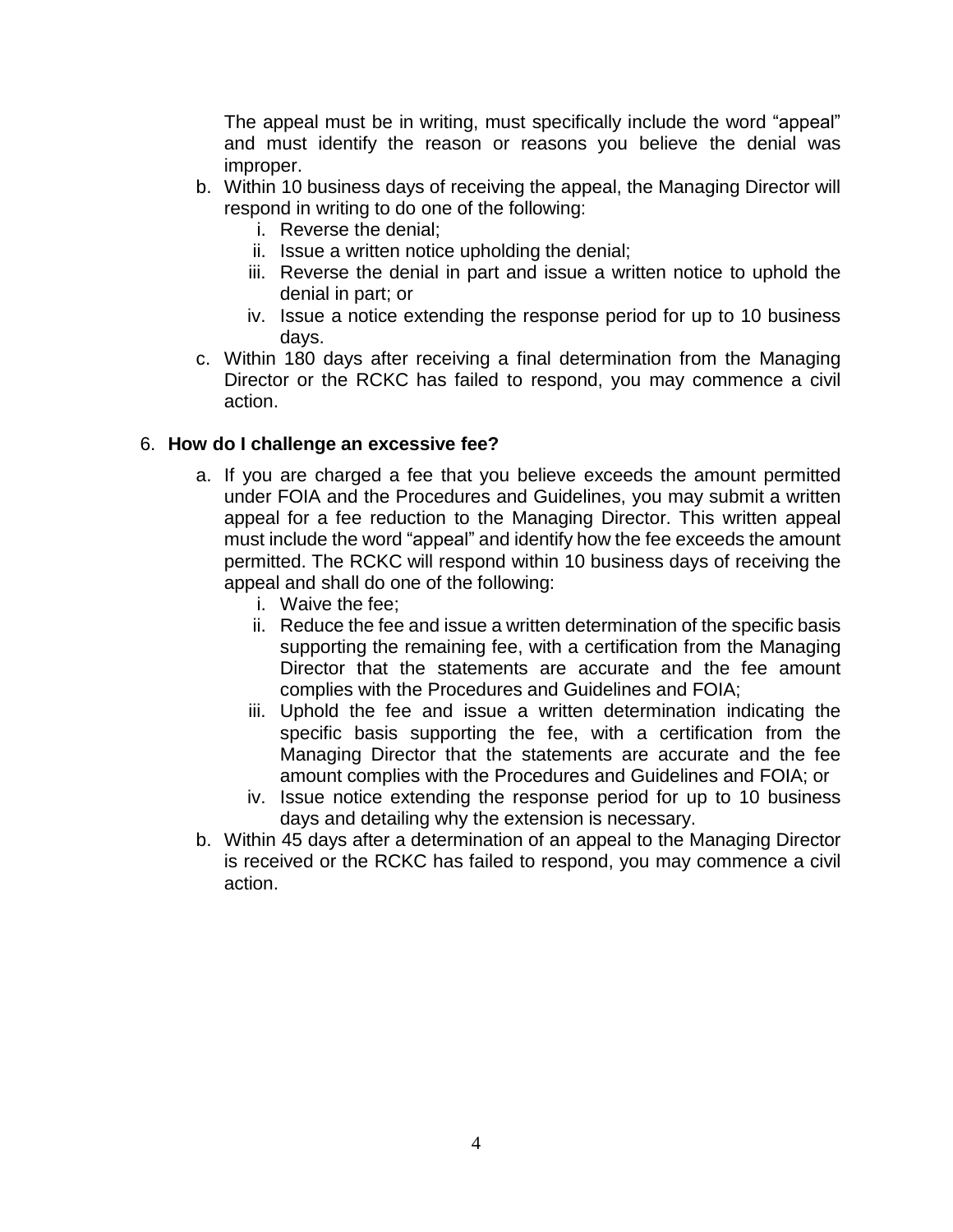

Road Commission of Kalamazoo County

3801 E. Kilgore Road<br>Kalamazoo, MI 49001  $(269)$  381-3171 Fax (269) 381-1760 www.kalamazoocountyroads.com

# **FOIA Fee Itemization Form (Effective July 1, 2015)**

| Component          | <b>Cost Calculations</b>                                          | Total             |
|--------------------|-------------------------------------------------------------------|-------------------|
| 1. Labor           | Enter the hourly wage of lowest paid employee capable of          |                   |
| $Costs -$          | performing the search, location and examination                   |                   |
| Search,            | $\frac{1}{2}$ per hour                                            |                   |
| Location ,and      |                                                                   |                   |
| <b>Examination</b> | Multiply the wage by the fringe benefit multiplier (maximum       |                   |
| of Records*        | of 50% of the hourly wage); OR, if the requested information      |                   |
|                    | is available online and the requestor request the documents to    |                   |
|                    | be provided in another format, the fringe benefit multiplier      |                   |
|                    | may exceed 50% (not to exceed actual cost)                        |                   |
|                    | $\%$                                                              |                   |
|                    |                                                                   |                   |
|                    | Multiply the hourly wage times the fringe benefit multiplier      |                   |
|                    | $\frac{\$$ x 1. $\_\_$ = \$                                       |                   |
|                    |                                                                   |                   |
|                    | If stipulated by the requestor, add the hourly overtime wage      |                   |
|                    | increment (but do not include in the calculation of fringe        |                   |
|                    | benefit costs)                                                    |                   |
|                    |                                                                   |                   |
|                    |                                                                   |                   |
|                    | Divide the resulting hourly wage by four (4) to determine the     |                   |
|                    | charge per fifteen (15) minute increment<br>$\frac{1}{2}$ /4 = \$ |                   |
|                    |                                                                   |                   |
|                    | Number of 15 minute increments (partial time increments must      |                   |
|                    | be rounded down) multiplied by the permitted rate                 |                   |
|                    | $x \text{ s}$ = \$                                                | $\boldsymbol{\$}$ |
|                    |                                                                   |                   |
| 2. Employee        | If performed by the public body's employee:                       |                   |
| <b>Labor Costs</b> |                                                                   |                   |
| - Redaction*       | Enter the hourly wage of lowest paid employee capable of          |                   |
|                    | performing the redaction                                          |                   |
|                    | $\frac{1}{2}$ per hour                                            |                   |
|                    |                                                                   |                   |
|                    | Multiply the wage by the fringe benefit multiplier (maximum       |                   |
|                    | of 50% of the hourly wage); OR, if the requested information      |                   |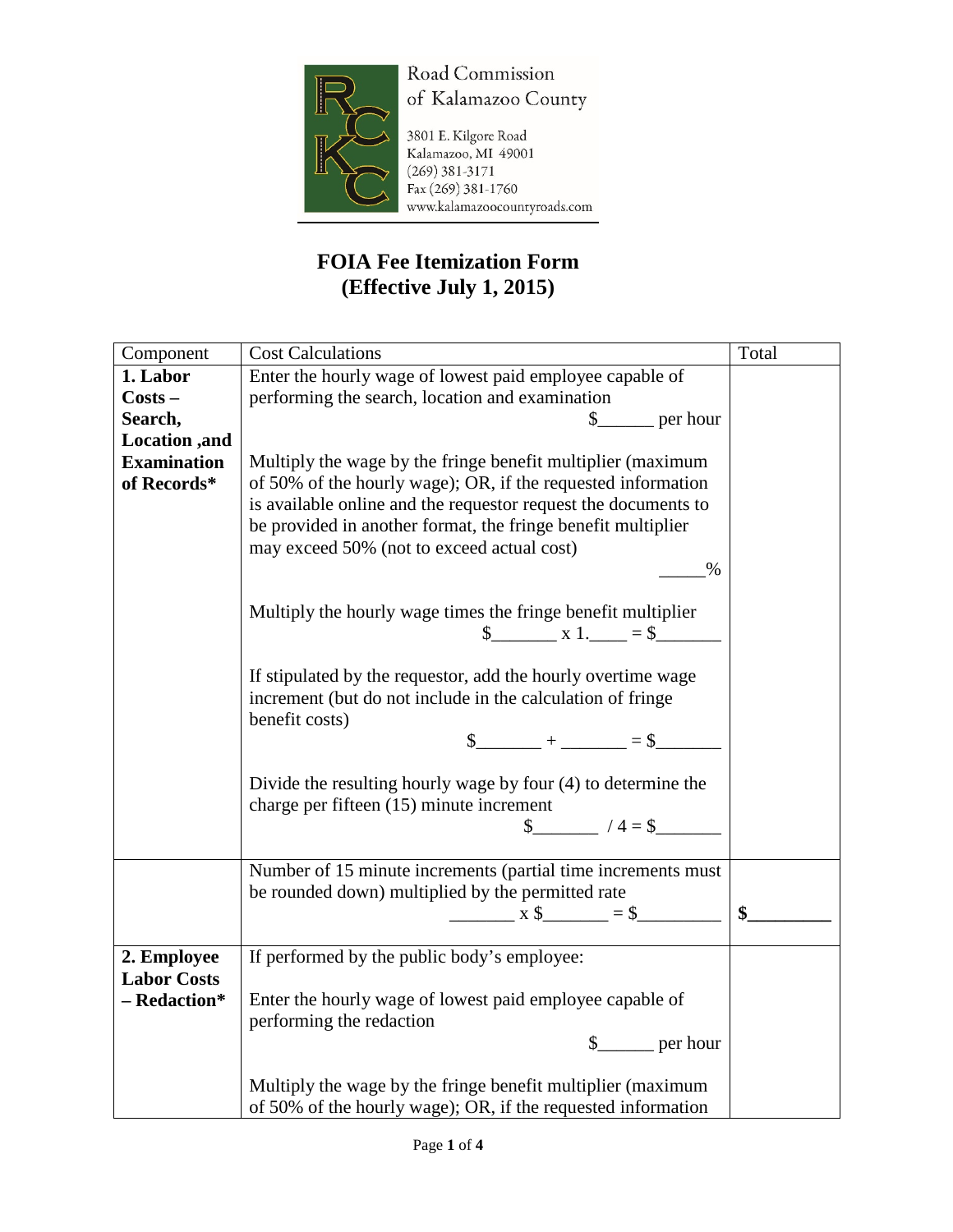|                    | is available online and the requestor request the documents to                                    |               |
|--------------------|---------------------------------------------------------------------------------------------------|---------------|
|                    | be provided in another format, the fringe benefit multiplier                                      |               |
|                    | may exceed 50% (not to exceed actual cost)                                                        |               |
|                    | $\frac{0}{0}$                                                                                     |               |
|                    |                                                                                                   |               |
|                    | Multiply the hourly wage times the fringe benefit multiplier                                      |               |
|                    | $\frac{\text{S}}{\text{S}}$ x 1. $\frac{\text{S}}{\text{S}}$ = \$                                 |               |
|                    |                                                                                                   |               |
|                    | If stipulated by the requestor, add the hourly overtime wage                                      |               |
|                    | increment (but do not include in the calculation of fringe                                        |               |
|                    | benefit costs)                                                                                    |               |
|                    | $\frac{1}{2} + \frac{1}{2} = \frac{1}{2}$                                                         |               |
|                    |                                                                                                   |               |
|                    | Divide the resulting hourly wage by four (4) to determine the                                     |               |
|                    | charge per fifteen (15) minute increment                                                          |               |
|                    | $\frac{1}{2}$ / 4 = \$                                                                            |               |
|                    |                                                                                                   |               |
|                    | Number of 15 minute increments (partial time increments must                                      |               |
|                    | be rounded down) multiplied by the permitted rate                                                 |               |
|                    | $x \text{ } \text{\&} \text{ } = \text{\&}$                                                       | \$            |
|                    |                                                                                                   |               |
| 2. Contracted      | If performed by Contracted Labor (Only permitted if the                                           |               |
| <b>Labor Costs</b> | public body does not employ a person capable of redacting the                                     |               |
| - Redaction*       | records as determined by the FOIA Coordinator):                                                   |               |
|                    |                                                                                                   |               |
|                    | Name of person or firm contracted:                                                                |               |
|                    |                                                                                                   |               |
|                    |                                                                                                   |               |
|                    | Enter the hourly rate charged by the contractor (may not                                          |               |
|                    | exceed six (6) times the State minimum wage (i.e.                                                 |               |
|                    | $$8.15x6 = $48.90$                                                                                |               |
|                    | $\frac{1}{2}$ per hour                                                                            |               |
|                    |                                                                                                   |               |
|                    | Divide the hourly rate by four $(4)$ to determine the charge per<br>fifteen (15) minute increment |               |
|                    |                                                                                                   |               |
|                    |                                                                                                   |               |
|                    | Number of 15 minute increments (partial time increments must                                      |               |
|                    | be rounded down) multiplied by the permitted rate                                                 |               |
|                    | $x$ \$ $=$ \$ $\qquad$                                                                            | $\sum$        |
|                    |                                                                                                   |               |
| 3. Non-Paper       | Actual and most reasonably economical cost of:                                                    |               |
| <b>Physical</b>    |                                                                                                   |               |
| <b>Media</b>       | Flash Drives $\frac{1}{2}$ x number used _____ = \$_______                                        |               |
|                    |                                                                                                   |               |
|                    | Computer Discs $\frac{1}{2}$ x number used _____ = \$_________                                    |               |
|                    |                                                                                                   |               |
|                    | Other Media $\frac{1}{2}$ x number used _____ = \$                                                | $\frac{1}{2}$ |
|                    |                                                                                                   |               |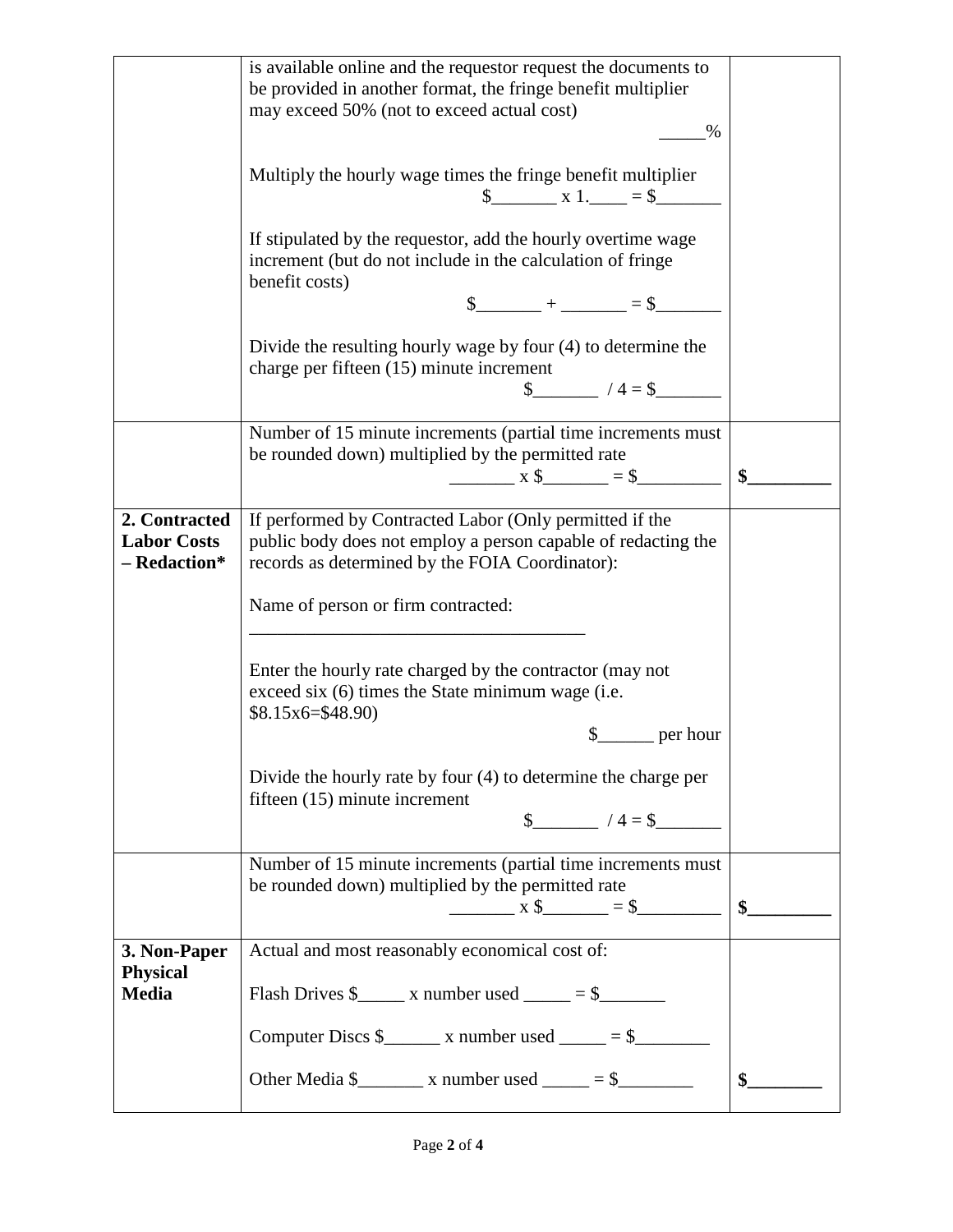| 4. Paper      | Actual total incremental cost of duplication (not including                                              |    |
|---------------|----------------------------------------------------------------------------------------------------------|----|
| <b>Copies</b> | labor) up to a <u>maximum of 10 cents</u> per page:                                                      |    |
|               |                                                                                                          |    |
|               | Letter paper $(8\frac{1}{2}$ " x 11")                                                                    |    |
|               | number of sheets $\_\_\ x \$ \$0. $\_\_\ = \$                                                            |    |
|               | Legal paper $(8\frac{1}{2}$ " x 14")                                                                     |    |
|               | number of sheets $\_\_\ x \$ \$0. $\_\_\ = \$                                                            |    |
|               | Actual cost of other types of paper:                                                                     |    |
|               |                                                                                                          |    |
|               |                                                                                                          |    |
|               | Type of Paper: $\frac{1}{\text{number of sheets}}$ x \$ $\frac{1}{\text{number of sheets}}$ = \$         |    |
|               |                                                                                                          |    |
|               |                                                                                                          |    |
|               | number of sheets $\overline{\phantom{a}}$ x \$ $\overline{\phantom{a}}$ = \$                             | \$ |
|               |                                                                                                          |    |
|               | ( <b>NOTE</b> : Must print double-sided if available and costs less.)                                    |    |
| 5. Labor Cost | Enter the hourly wage of lowest paid employee capable of                                                 |    |
| - Duplication | performing the duplication, copying, or transferring digital                                             |    |
| Copying, and  | records to non-paper physical media                                                                      |    |
| transferring  | $\frac{1}{2}$ per hour                                                                                   |    |
| records to    |                                                                                                          |    |
| non-paper     | Multiply the wage by the fringe benefit multiplier (maximum                                              |    |
| physical      | of 50% of the hourly wage); OR, if the requested information                                             |    |
| media         | is available online and the requestor request the documents to                                           |    |
|               | be provided in another format, the fringe benefit multiplier                                             |    |
|               | may exceed 50% (not to exceed actual cost)                                                               |    |
|               | $\%$                                                                                                     |    |
|               |                                                                                                          |    |
|               | Multiply the hourly wage times the fringe benefit multiplier                                             |    |
|               | $\frac{1}{2}$ x 1. $=$ $\frac{1}{2}$                                                                     |    |
|               |                                                                                                          |    |
|               | If stipulated by the requestor, add the hourly overtime wage                                             |    |
|               | increment (but do not include in the calculation of fringe                                               |    |
|               | benefit costs)                                                                                           |    |
|               | $\frac{1}{2} + \frac{1}{2} = \frac{1}{2}$                                                                |    |
|               | Divide the resulting hourly wage by ________ to determine the                                            |    |
|               | charge per $\_\_\_\_\_\_\_\_\$ ( $\_\)$ minute increment                                                 |    |
|               | $\frac{\$}{\$}$ / 60 = \$                                                                                |    |
|               | ( <b>NOTE</b> : May use any time increment for this category)                                            |    |
|               | Number of _ minute increments (partial time increments must                                              |    |
|               | be rounded down) multiplied by the permitted rate                                                        |    |
|               |                                                                                                          | \$ |
| 6. Mailing    | $x$ \$ $\_\_\_\_$ = \$ $\_\_\_\_\_\_\_$<br>Actual cost of mailing records in a reasonable and economical |    |
|               | manner:                                                                                                  |    |
|               |                                                                                                          |    |
|               | Cost of mailing: \$                                                                                      |    |
|               |                                                                                                          |    |
|               | Cost of least expensive form of postal delivery confirmation:                                            |    |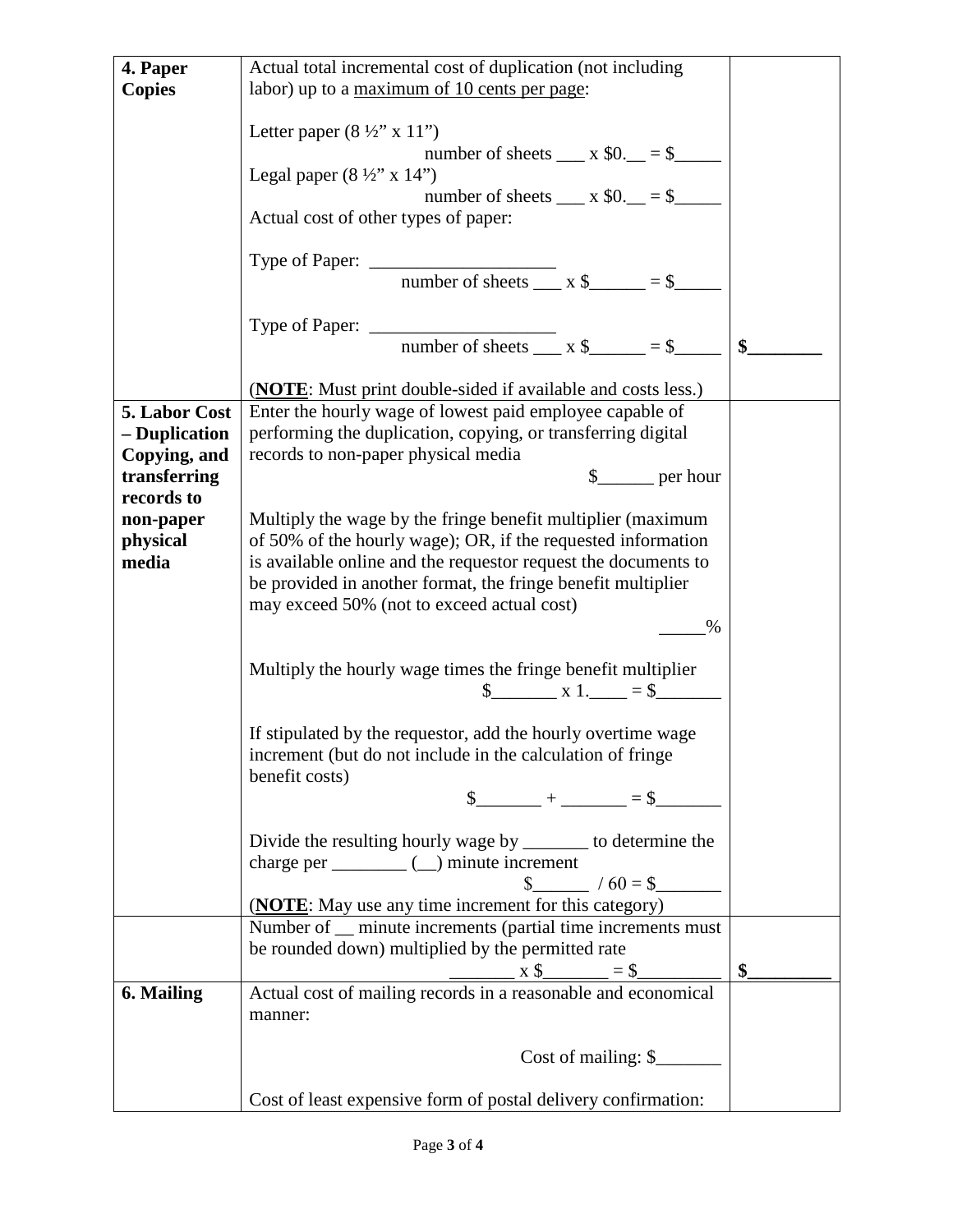|                                         | Cost of expedited shipping or insurance only if specifically<br>stipulated by the requestor:                                                                                                                                                                                                                                                                                                                                                                                         |  |
|-----------------------------------------|--------------------------------------------------------------------------------------------------------------------------------------------------------------------------------------------------------------------------------------------------------------------------------------------------------------------------------------------------------------------------------------------------------------------------------------------------------------------------------------|--|
|                                         | <b>Subtotal</b>                                                                                                                                                                                                                                                                                                                                                                                                                                                                      |  |
| <b>Waivers and</b><br><b>Reductions</b> | Subtract any Fee Waiver or Reduction:<br>\$20.00 for indigency or nonprofit organization as further<br>described in the Public Body's procedures and guidelines.<br>Any amount determined by the Public Body due to the search<br>and furnishing of the Public Record determined to be in the<br>public interest. \$<br>The reduction amount due to the late response of the Public<br>Body. 5% of fee x $\_\_\_\_$ days late = $\_\_\_\_$ % reduction<br>(maximum reduction is 50%) |  |
| <b>Deposit</b>                          | Subtract any good-faith deposit received: \$                                                                                                                                                                                                                                                                                                                                                                                                                                         |  |
|                                         | <b>Total Due</b>                                                                                                                                                                                                                                                                                                                                                                                                                                                                     |  |

\*Note: Labor costs for search, location, examination and redaction (categories 1 and 2 on the itemization form) may not be charged unless the failure to charge a fee would result in unreasonably high costs to the public body because of the nature of the request in the particular instance, and the public body specifically identifies the nature of these unreasonably high costs.

The Court of Appeals has interpreted this provision to require that the determination be made relative to the usual or typical costs incurred by the public body in responding to FOIA requests. The key factor in determining whether the costs are "unreasonably high" is the extent to which the particular request differs from the usual request. *Bloch v Davison Cmty Schools,* (Mich.App. Apr. 26, 2011), 2011 WL 1564645.